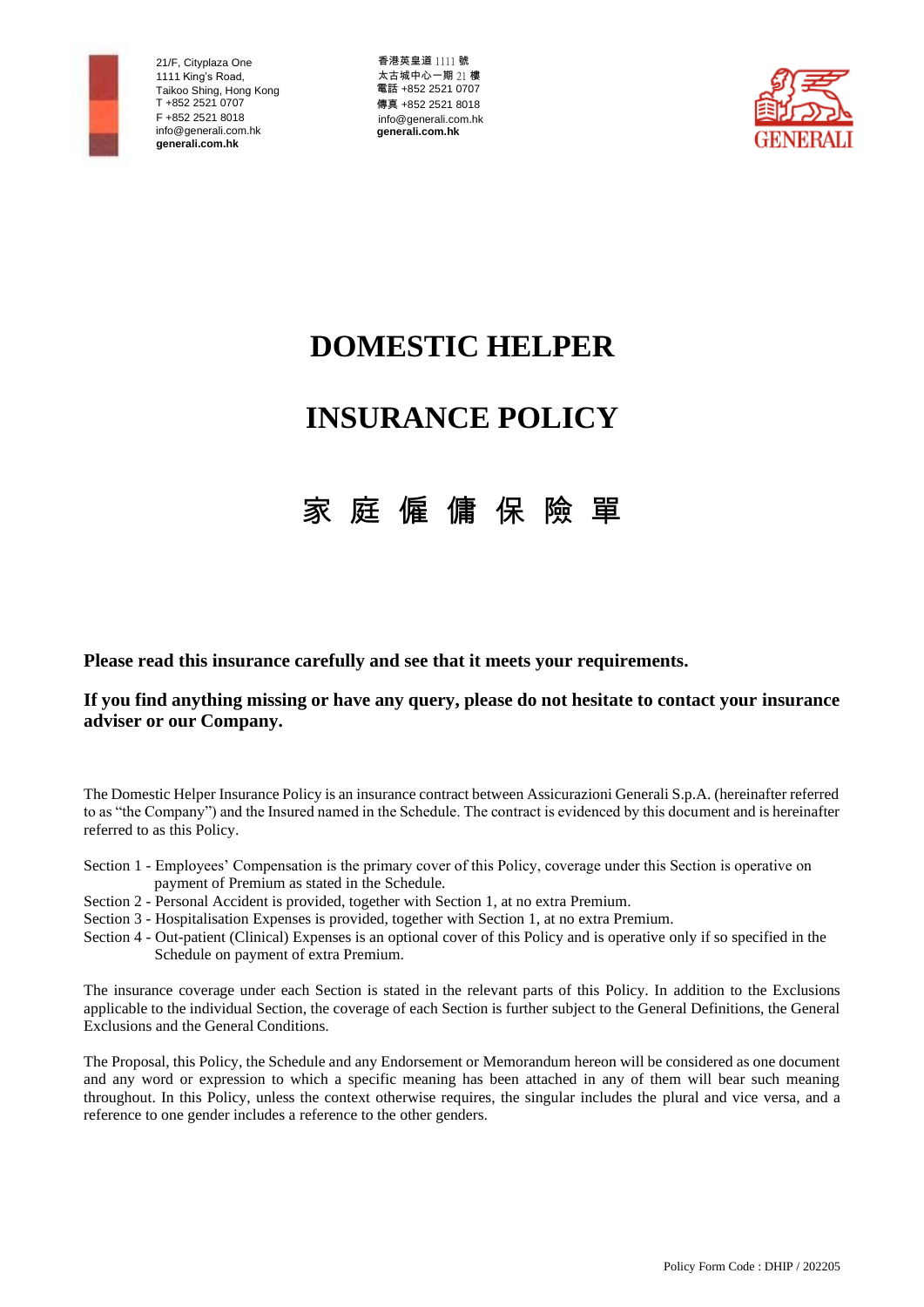

香港英皇道 1111 號 太古城中心一期 21 樓 電話 +852 2521 0707 傳真 +852 2521 8018 [info@generali.com.hk](mailto:info@generali.com.hk) **generali.com.hk**



# **General Definitions**

Certain words in this Policy have special meanings. These words have the same meaning wherever they are used in this Policy, the Schedule or any Endorsement or Memorandum hereon. These are given below or defined in the appropriate Section of this Policy.

## Accident, Accidental

means sudden and unforeseen event which happens unexpectedly.

#### Domestic Helper

means the person (named in the Schedule) in the Insured's immediate service and under a contract of service with the Insured and in the course of employment legally by the Insured as a domestic helper in accordance with the Employees' Compensation Ordinance of Hong Kong.

#### Hong Kong

means The Hong Kong Special Administrative Region.

#### Insured

means the Person (named in the Schedule) who is the legal employer of the Domestic Helper.

#### Legislation

means the Employees' Compensation Ordinance of Hong Kong.

#### Period of Insurance

means the duration (specified in the Schedule) for which this Policy is to operate and in force.

#### Proposal

means signed proposal form, any declaration and information supplied by or on behalf of the Insured in addition thereto or in substitution therefor.

#### Schedule

means the typed sheet, which sets out the details of this insurance, attaching to and forming part of this Policy.

The Schedule should be read in conjunction with this Policy.

The Company will, subject to the terms of this Policy, indemnify the Insured named in the Schedule in respect of the events (as specified herein) occurring during the Period of Insurance for which the Insured has submitted the Proposal (that will be the basis of this contract and is deemed to be incorporated herein) and has paid or agreed to pay the Premium specified in the Schedule provided that all the terms of this Policy are complied with by the Insured and/or the Domestic Helper.

# **Section 1 - Employees' Compensation**

## **COVER**

WHEREAS the Insured carrying on the Business by a Proposal and Declaration which shall be the basis of this contract and is deemed to be incorporated herein has applied to the Company for the insurance herein contained and has paid or agreed to pay the Premium specified herein as consideration for such insurance

NOW THIS POLICY WITHNESSETH that if any Employee in the Insured's immediate employ shall sustain bodily injury or death by Accident occurring or Disease contracted during the Period of Insurance within the Geographical Area and arising out of and in the course of his employment by the Insured in the Business

THE COMPANY WILL subject to Policy Limit of Indemnity and to the terms exceptions and conditions contained in or endorsed on this Policy (all of which are hereinafter collectively referred to as "the Terms of this Policy") indemnify the Insured against his legal liability in respect of such bodily injury or death under the Ordinance and independently of the Ordinance to pay compensation and damages and claimant's costs and expenses and also indemnify the Insured against costs and expenses incurred by or on behalf of the Insured with the Company's written consent in connection therewith

PROVIDED THAT in the event of any change to the Ordinance during or subsequent to the Period of Insurance altering the legal liability of the Insured under the Ordinance the liability of the Company under this Policy shall be limited to such sums as the Company would have been liable to pay if the Ordinance had remained unaltered

## FURTHER PROVIDED THAT:

(a) the due observance and fulfilment of the Terms of this Policy in so far as they relate to anything to be done or not to be done or to be complied with the Insured; and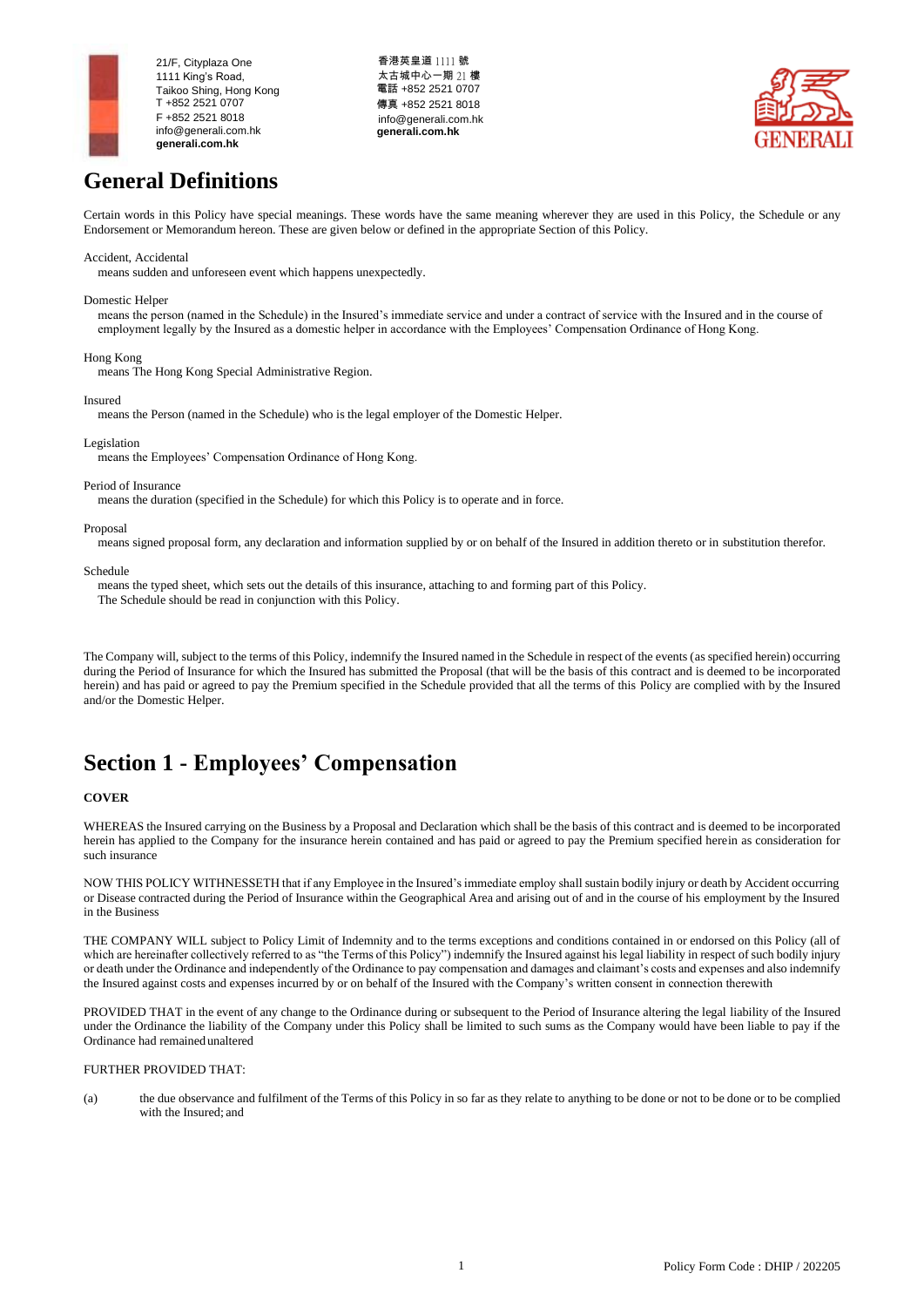

香港英皇道 1111 號 太古城中心一期 21 樓 電話 +852 2521 0707 傳真 +852 2521 8018 [info@generali.com.hk](mailto:info@generali.com.hk) **generali.com.hk**



(b) the truth of the statements and answers in the Proposal and Declaration and the Estimated Earnings Declaration and the Actual Earnings Declaration

shall be conditions precedent to any liability of the Company to make payment or to provide indemnity under this Policy.

THE COMPANY WILL ALSO in the event of the death of the Insured indemnify the Insured's legal personal representatives in the Terms of this Policy in respect of liability incurred by the Insured provided that such legal personal representatives shall as though they were the Insured observe fulfill and be subject to the Terms of this Policy in as far as they can apply.

# **DEFINITIONS**

For the purposes of this Policy:

- (a) "Accident" means an accident or a series of accidents arising out of one event.
- (b) "The Business" means the usual work and activities carried on by the Insured pertaining to his business as specified in the Schedule and no others.
- (c) "The Company" means Assicurazioni GeneraliS.p.A.
- (d) "The Company's Indemnity" means indemnity provided under this Policy including costs and expenses incurred by or on behalf of the Insured with the Company's written consent.
- (e) "Disease" means a disease contracted by an Employee of the Insured as a result of his exposure to the nature of his employment with the Insured. Such exposure may extend over a period of time and part of which period may fall outside the Period of Insurance under this Policy.
- (f) "Earnings" means all gross wages salaries remunerations commissions bonuses overtime termination payments allowances and the like directors' fees or other benefits whether at piecework rates or otherwise and whether paid in cash or in kind by the Insured to his Employees.
- (g) "Employee" has the same meaning as assigned to that expression in the Ordinance.
- (h) "The Insured" means only the person or persons specified as such in the Schedule and no others.
- (i) "Noise-Induced Deafness" has the same meaning as assigned to that expression in the Occupational Deafness (Compensation) Ordinance (Chapter 469 of the laws of Hong Kong).
- (j) "The Ordinance" means the Employees' Compensation Ordinance (Chapter 282 of the laws of Hong Kong).
- (k) "Pneumoconiosis" and "Mesothelioma" have the same meaning as assigned to those expressions in the Pneumoconiosis and Mesothelioma (Compensation) Ordinance (Chapter 360 of the laws of Hong Kong).
- (l) "The Policy" means this Employees' Compensation Insurance Policy the Schedule and any memoranda and endorsements contained herein or endorsed hereon which shall be read together as one document and any word or expression to which a specific meaning has been assigned shall bear such meaning throughout.
- (m) "The Proposal and Declaration" means any signed proposal form and declaration and any information supplied by or on behalf of the Insured in addition thereto or in substitution therefor.
- (n) Unless the context otherwise requires, words and expressions importing the masculine gender also include the feminine and neuter genders and words and expressions in the singular include the plural and words and expressions in the plural include the singular.

# **POLICY LIMIT OF INDEMNITY**

- (a) In respect of any Accident or Disease giving rise to a claim or claims against the Insured for which indemnity is provided under this Policy the Company's Indemnity to the Insured shall in the aggregate be limited to the amount specified in the Schedule as "Policy Limit of Indemnity" irrespective of the number of Employees who may sustain bodily injury or death consequent on or attributable to the same occurrence of Accident or Disease.
- (b) In relation to any liability of the Insured in respect of a Disease contracted by an Employee due to the nature of his employment with the Insured which nature of employment applies during a period that extends over more than one policy period of insurance:
	- (i) the aggregate of the Company's Indemnity to the Insured under all insurance policies shall not exceed the limit of indemnity of the insurance policy that was in force at the time the nature of the Employee's employment to which such Disease was due first affected the Employee; and
	- (ii) subject to the limitation of paragraph (b)(i) hereof, the Company's Indemnity to the Insured under this Policy shall be limited to such proportion of the Insured's liability in respect of such Disease as that part of the Employee's period of employment falling within the Period of Insurance of this Policy bears to the total period of his employment to the nature of which such Disease was due.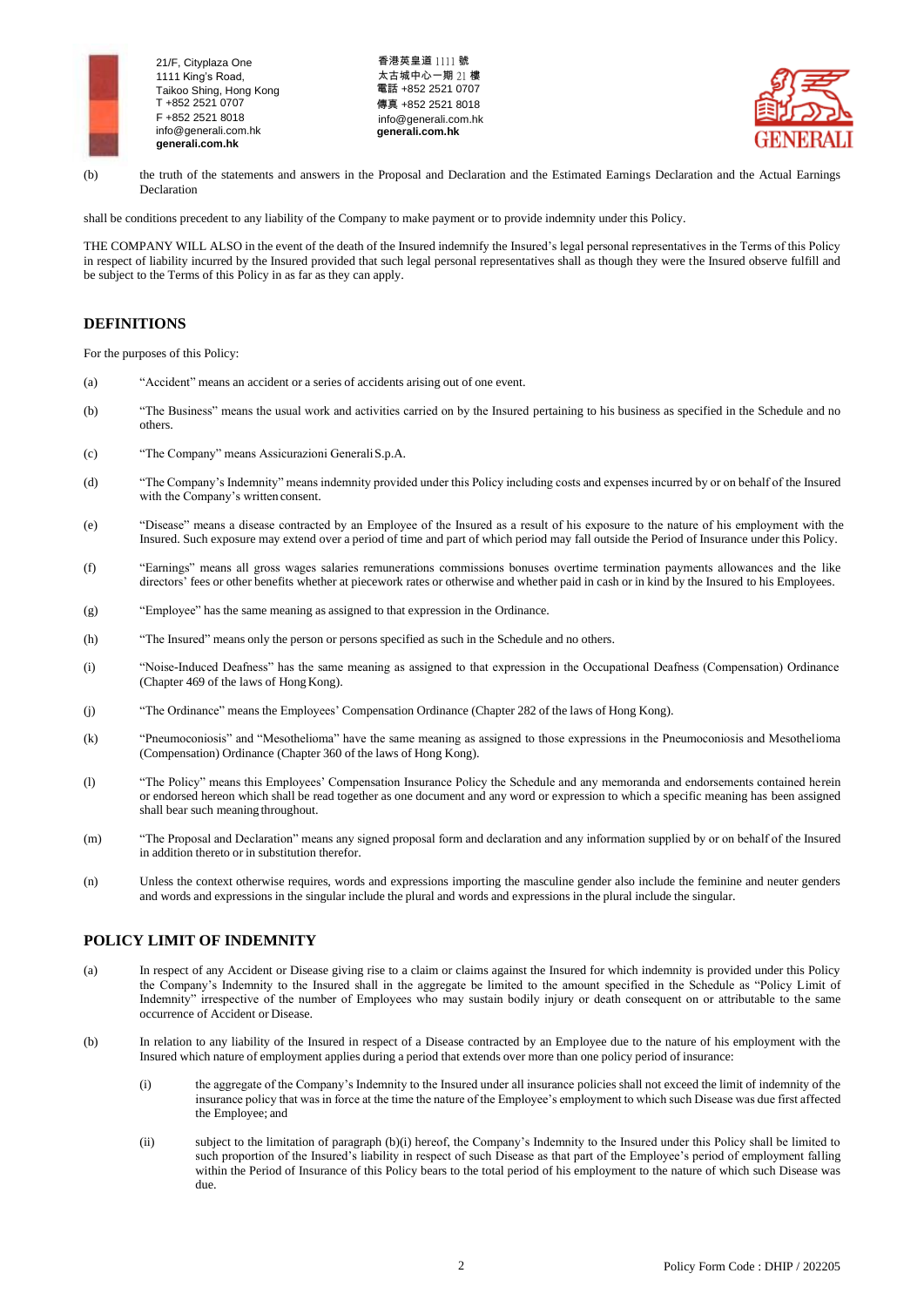香港英皇道 1111 號 太古城中心一期 21 樓 電話 +852 2521 0707 傳真 +852 2521 8018 [info@generali.com.hk](mailto:info@generali.com.hk) **generali.com.hk**



- (c) If the occurrence of any Accident or Disease results in indemnity hereunder to more than one Insured, the limitations of the Company's liability specified in paragraphs (a) and (b) hereof shall apply to the aggregate of indemnity to all Insureds.
- (d) At any time after the occurrence of any Accident or Disease giving rise to a claim or claims against the Insured for which indemnity is provided under this Policy the Company may pay to the Insured the full amount of the Company's liability specified in paragraph (a) or (b) hereof (after the deduction of any sums already paid) or any lesser amount for which such claim or claims can be settled and shall relinquish the conduct of any defence settlement or proceedings relating to such claim or claims and shall not thereafter be responsible for any compensation damages or costs in respect thereof or for any costs or expenses whatsoever incurred by the Insured after the Company shall have relinquished such conduct or for any loss damage or expenses caused to the Insured in consequence of any act or omission of the Company in connection therewith or of the Company relinquishing such conduct.
- (e) If there should be any shortfall in the actual Earning declared in accordance with paragraph (b) of INSURANCE PREMIUM of this Policy from the respective actual Earnings, the extent of the Company's Indemnity shall be reduced proportionately by the extent of under- insurance; and the balance shall be borne by the Insured himself. If no declaration of the actual Earnings by the Insured is received by the Company as prescribed, for the purpose of this clause the Earnings estimated by the Insured as at the commencement of the Period of Insurance shall be used in lieu of the actual Earnings that should have been declared to determine the extent of the under-insurance if any.

# **JURISDICTION CLAUSE**

The Company shall not be liable under this Policy in respect of judgments against the Insured which are not in the first instance delivered by or obtained from a court of competent jurisdiction of Hong Kong

# **EXCEPTIONS**

The Company shall not be liable under this Policy in respect of:

- (a) the Insured's liability to employees of contractors to the Insured;
- (b) any liability of the Insured which attaches by virtue of an agreement but which would not have attached in the absence of such agreement;
- (c) any sum which the Insured would have been entitled to recover from any party but for an agreement between the Insured and such party;
- (d) any liability arising form Pneumoconiosis or Mesothelioma or Noise-Induced Deafness;
- (e) the Insured's liability to any person who is not an employee of the Insured within the meaning of the Ordinance;
- (f) any late payment surcharge fines penalties or punitive aggravated or exemplary damages for which the Insured may become liable under the Ordinance or independently of theOrdinance;
- (g) any injury by Accident or Disease attributable to war invasion act of foreign enemy hostilities or warlike operations (whether war be declared or not) civil war mutiny rebellion revolution insurrection or military or usurped power;
- (h) any liability of whatsoever nature directly or indirectly caused by or contributed to by or arising from:
	- (i) nuclear weapons material;
	- (ii) ionising radiation or contamination by radioactivity from any nuclear fuel or from any nuclear waste from the combustion of nuclear fuel and for the purposes of this Exception combustion shall include any self-sustaining process of nuclear fission;
- (i) any injury by Accident or Disease where the Company has not been given sufficient notice of the institution of proceedings in a court or tribunal to enable the Company to be added as a party to the proceedings.

# **AVOIDANCE OF CERTAIN TERMS AND RIGHT OF RECOVERY**

If the Company is obliged by the Ordinance to pay an amount for which the Company would not otherwise be liable under this Policy the Insured shall forthwith repay such amount to the Company.

## **INSURANCE PREMIUM**

- (a) Prior to the commencement of the Period of Insurance, the Insured shall supply the Company with a declaration estimating the Earnings of the Employees employed in the Business during the Period of Insurance (which Declaration is referred to herein as "the Estimated Earning Declaration") on the basis of which a deposit premium becomes payable to the Company.
- (b) The Insured shall within ninety (90) days after the expiry of the Period of Insurance or upon cancellation of the Policy supply the Company with a completed Premium Adjustment and Declaration of Earnings Form stating the actual Earnings of Employees and provide the relevant supporting documents during the Period of Insurance (which declaration is referred to herein as "the Actual Earnings Declaration"). If the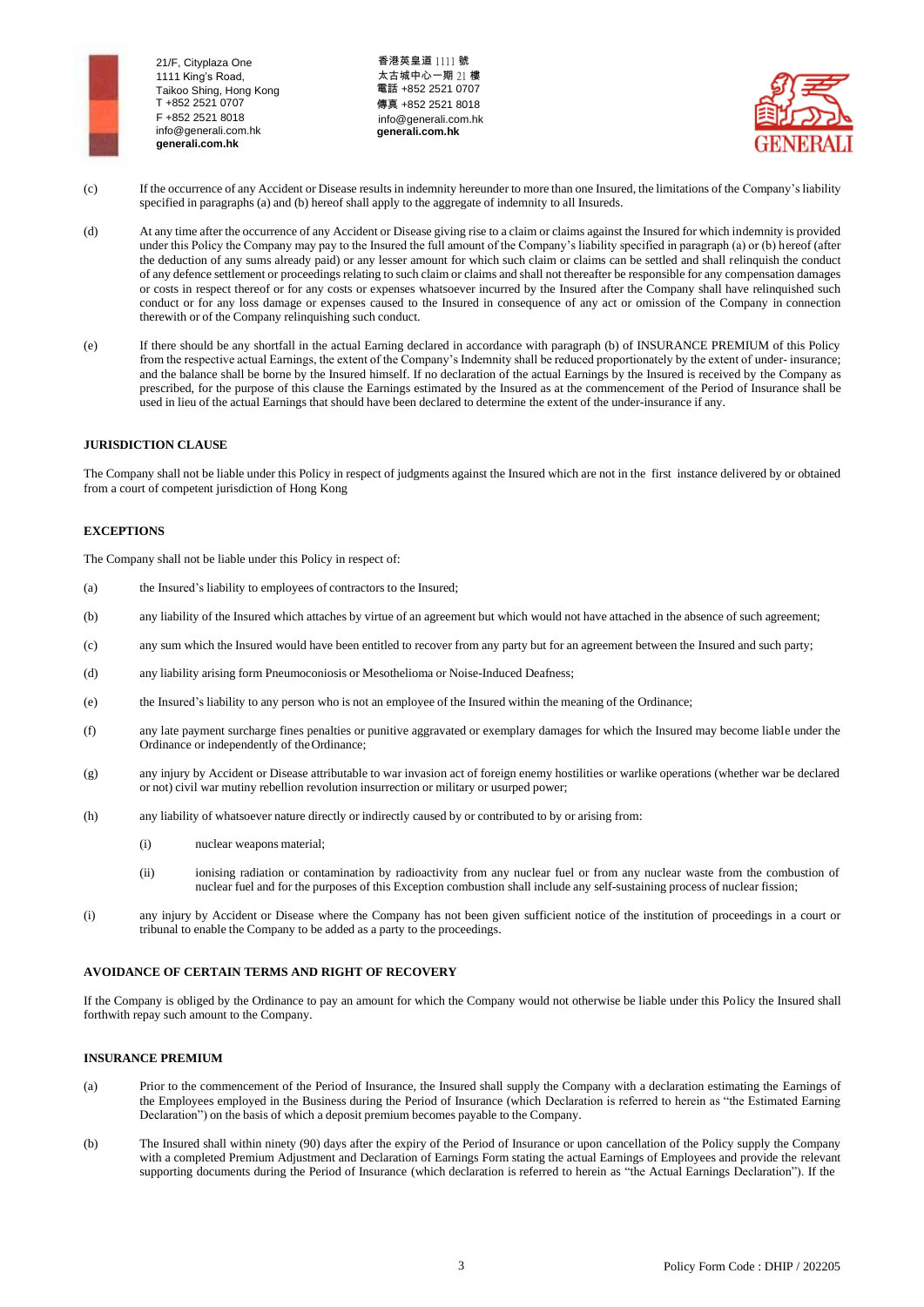

香港英皇道 1111 號 太古城中心一期 21 樓 電話 +852 2521 0707 傳真 +852 2521 8018 [info@generali.com.hk](mailto:info@generali.com.hk) **generali.com.hk**



actual Earnings shall differ from the estimated Earnings the difference in premium shall be met by a further proportionate adjustment premium to be paid to the Company or by a premium refund to the Insured as the case may be.

- (c) It is hereby declared that the Premium payable by the Insured in consideration of the indemnity provided under this Policy is the sum of the deposit premium and the adjustment premium calculated pursuant to paragraphs (a) and (b) hereof.
- (d) The name Hong Kong Identity Card number class of employment and Earnings of every Employee of the Insured employed in the Business from time to time during the Period of Insurance shall be properly recorded by the Insured and retained in a safe place so that a record exists of all persons who are Employees of the Insured for the purposes of this Policy and the Insured shall at all reasonable times allow the Company to inspect and obtain copies of suchrecords.
- (e) If the Insured fails to cooperate with the Company in submitting the completed Premium Adjustment and Declaration of Earnings Form, without prejudice to any other rights of the Company, the Company shall retain the discretion not to renew this insurance upon expiry of the Policy.

# **CLAIMS SETTLEMENT CONDITIONS**

(a) **Claims Notification Demands etc.** In the event of any occurrence which may give rise to a claim under this Policy the Insured shall immediately give notice thereof in writing to the Company with full particulars.

The Insured shall also give the Company notice in writing immediately the Insured becomes aware of any intention to prosecute the Insured any impending prosecution inquest or fatal inquiry in connection with any occurrence which may give rise to a claim under this Policy. Every letter claim writ summons and process shall be forwarded to the Company immediately on receipt.

- (b) **Claims Control by the Company.** The Company shall be entitled upon notice to the Insured to take over and conduct in the Insured's name the defence or settlement of any claim demand or proceedings against the Insured. In that event:
	- (i) the Insured shall provide all such information and assistance including the latest earnings of all employees duly certified as being correct by an independent auditor and forward all such documents and other records to the Company for the conduct of such claim demand or proceedings as the Company in its discretion may from time to time require; and
	- (ii) the Insured shall not without the written consent of the Company incur any expenditure in connection with any such claim demand or proceedings or make any payment admission offer or enter into any settlement whatsoever.
- (c) **Claims Payments by the Insured.** Where the Insured pays all or any part of a claim for which he is liable and for which indemnity is provided by this Policy the Insured shall obtain duly witnessed signed receipts for such payments and shall retain in a safe place all such signed receipts and records and documents relating to such payments and the Insured shall at all reasonable times allow the Company to inspect and obtain copiesof such records and documents.
- (d) **Other Insurance.** If at the time a claim is made by the Insured under this Policy there is any other insurance covering the same liability the Company shall not be liable to pay or contribute more than its ratable proportion of any such claim and costs and expenses in connection therewith.
- (e) **Waiver of Claims.** The Insured shall not become a party to any agreement the effect of which is that the Insured waives any claim which the Insured would otherwise have against any person in respect of or arising out of any occurrence resulting in liability on the part of the Insured for which indemnity is provided by this Policy or whereby any such claim is limited or qualified in any way.
- (f) **Subrogation.** The company shall be entitled at its sole discretion to prosecute in the name of the Insured any claim for damages costs indemnity contribution or otherwise against any person who may be liable to the Insured in respect of any liability on the part of the Insured for which indemnity is provided by this Policy and shall have full discretion in the conduct of any such proceedings and in the settlement of any such claim. The Insured shall give all such information and assistance as the Company may from time to time require and execute any necessary documents for the purpose of vesting such rights in the Company. Any moneys recovered pursuant to the exercise of such rights shall be applied firstly for the benefit of the Company to the extent of the amount paid by the Company in respect of any claim including any costs and expenses paid or incurred by the Company and costs and expenses incurred in prosecuting such recovery action.

## **GENERAL CONDITIONS**

- (a) **Notices.** Every notice or communication to be given or made under this Policy shall be delivered in writing to the Company and in the case of notice or communication to the Insured to his address specified in the Schedule.
- (b) **Precautions.** The Insured shall take all reasonable precautions to prevent Accidents and Diseases and shall comply with all relevant statutory requirements and obligations including but not limited to the provisions of the Factories and Industrial Undertakings Ordinance (Chapter 59 of the laws of Hong Kong) and any Regulations Rules or Notices issued made or promulgated thereunder.
- (c) **Changes in Risks.** The Insured shall immediately notify the Company in writing of any material change in the risk insured hereunder made by the Insured or any other person during the Period of Insurance including but not limited to:
	- (i) any merger with or acquisition of another company or business;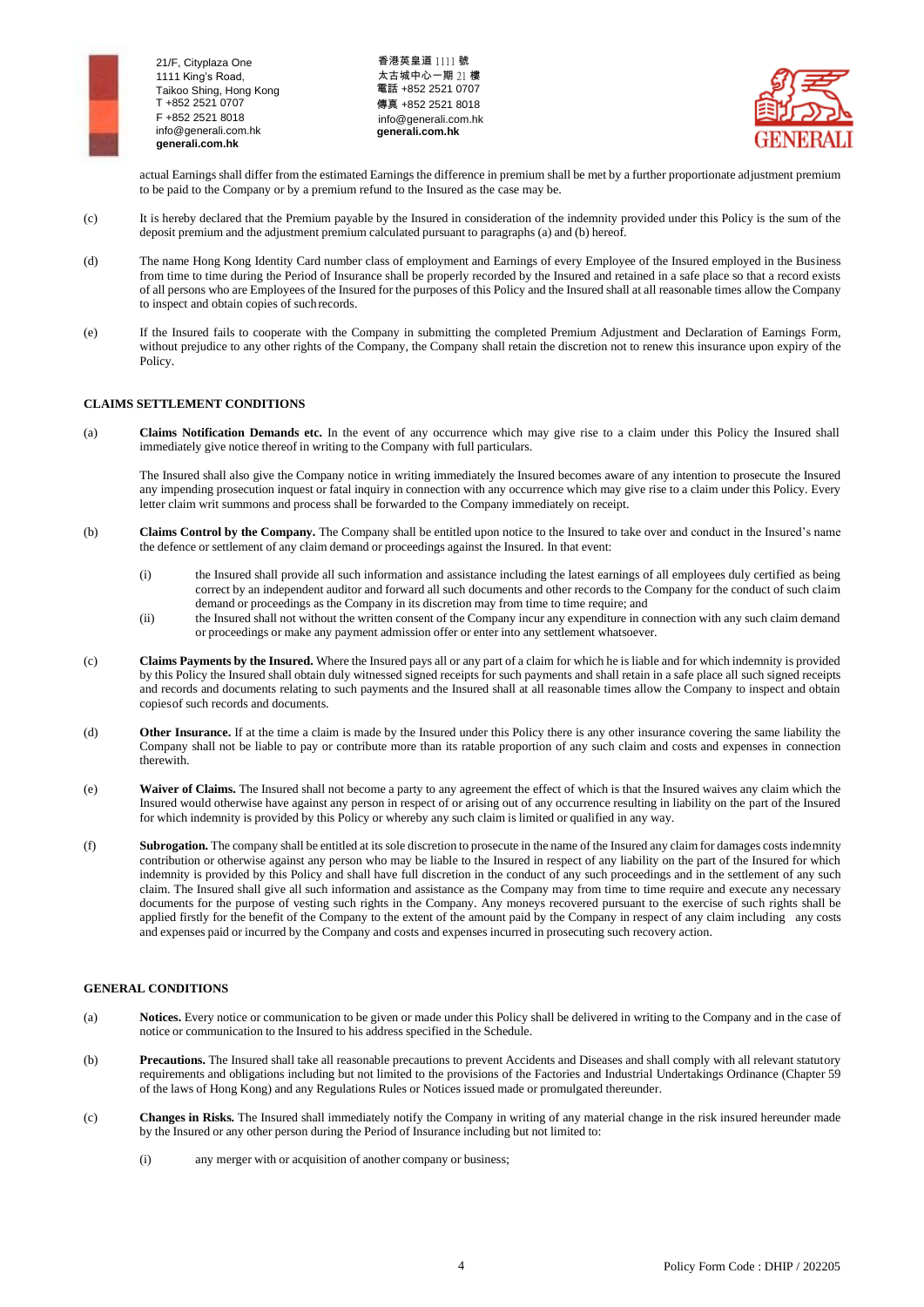

香港英皇道 1111 號 太古城中心一期 21 樓 電話 +852 2521 0707 傳真 +852 2521 8018 [info@generali.com.hk](mailto:info@generali.com.hk) **generali.com.hk**



- (ii) the Insured or any subsidiary or holding company of the Insured being placed in voluntary liquidation receivership or liquidation or entering into a composition with its creditors or being unable to pay its debts from its own resources; or
- (iii) any material change in the nature of the Business or in the number of the Insured's Employees.
- (d) **Right of Inspection.** The Company shall have the right and opportunity at all reasonable times to inspect the works machinery plant and appliances used in the Business.
- (e) **Assignment.** No assignment of interest under this Policy shall bind the Company unless the written consent of the Company is first obtained and endorsed hereon.
- (f) **Cancellation.** This Policy may be cancelled by the Company or the Insured by written notice of cancellation from one party to the other. Cancellation shall take effect seven (7) days after the date of posting the notice of cancellation and in such event the Premium shall be adjusted in accordance with the provisions of "Insurance Premium".
- (g) **Arbitration.** All differences arising out of this Policy shall be determined by arbitration in accordance with the Arbitration Ordinance as amended from time to time. If the parties fail to agree upon the choice of the arbitrator, then the choice shall be referred to the Chairman for the time being of the Hong Kong International Arbitration Centre. It is expressly stipulated that it shall be a condition precedent to any right of action or suit upon this Policy that an arbitration award shall be first obtained. If the Company shall disclaim liability to the Insured for any claim hereunder and such claim shall not within twelve calendar months from the date of such disclaimer have been referred to arbitration under the provisions herein contained then the claim shall for all purposes be deemed to have been abandoned and shall not thereafter be recoverable hereunder.
- (h) **Governing Law.** This Policy is subject to the exclusive jurisdiction of Hong Kong and is to be construed according to the laws of Hong Kong.

# **Section 2 - Personal Accident**

# **COVER**

## **Item 1 - Death**

The Company will pay the benefit in accordance with the Sum Insured specified in the Schedule if the Domestic Helper sustains death as a direct result of Accidental bodily injury caused by external violent and visible means in Hong Kong during the rest days and during the Period of Insurance provided that the death occurs within twelve (12) months of the date of Accident.

## **Item 2 - Permanent Disability**

The Company will pay the benefit in accordance with the Sum Insured specified in the Schedule and the Table of Permanent Disability Benefits (as below) if the Domestic Helper sustains Permanent Disability as a direct result of Accidental bodily injury caused by external violent and visible means in Hong Kong during the rest days and during the Period of Insurance provided that the Permanent Disability occurs within twelve (12) months of the date of Accident.

#### Permanent Disability

means Permanent Total Disability (as defined below) or any partial and permanent disability as stated in the Table of Permanent Disability Benefits. Such disability must occur within twelve (12) months of the date of Accident and be proved to the Company's satisfaction to be permanent.

#### Permanent Total Disability

means total and permanent disability that prevents the Insured Person from attending to occupation of any kind. Such disability must occur within twelve (12) months of the date of Accident and be proved to the Company's satisfaction to be permanent.

# **Table of Permanent Disability Benefits**

The Company will pay the respective percentage of the Sum Insured specified in the Schedule as described below.

| <b>Permanent Disability</b>                         | <b>Scale of Sum Insured Payable</b> |
|-----------------------------------------------------|-------------------------------------|
| Permanent Total Disability                          | 100%                                |
| Loss or permanent loss of use of both hands or feet | 100%                                |
| Total and irrecoverable loss of sight in both eyes  | 100%                                |
| Loss or permanent loss of use of one hand or foot   | 75%                                 |
| Total and irrecoverable loss of sight in one eye    | 75%                                 |
| Total and irrecoverable loss of speech and hearing  | 75%                                 |
| Total and irrecoverable loss of hearing in          |                                     |
| both ears<br>a)                                     | 50%                                 |
| b)<br>one ear                                       | 25%                                 |
| Total and irrecoverable loss of speech              | 25%                                 |

**Memoranda under Item 2**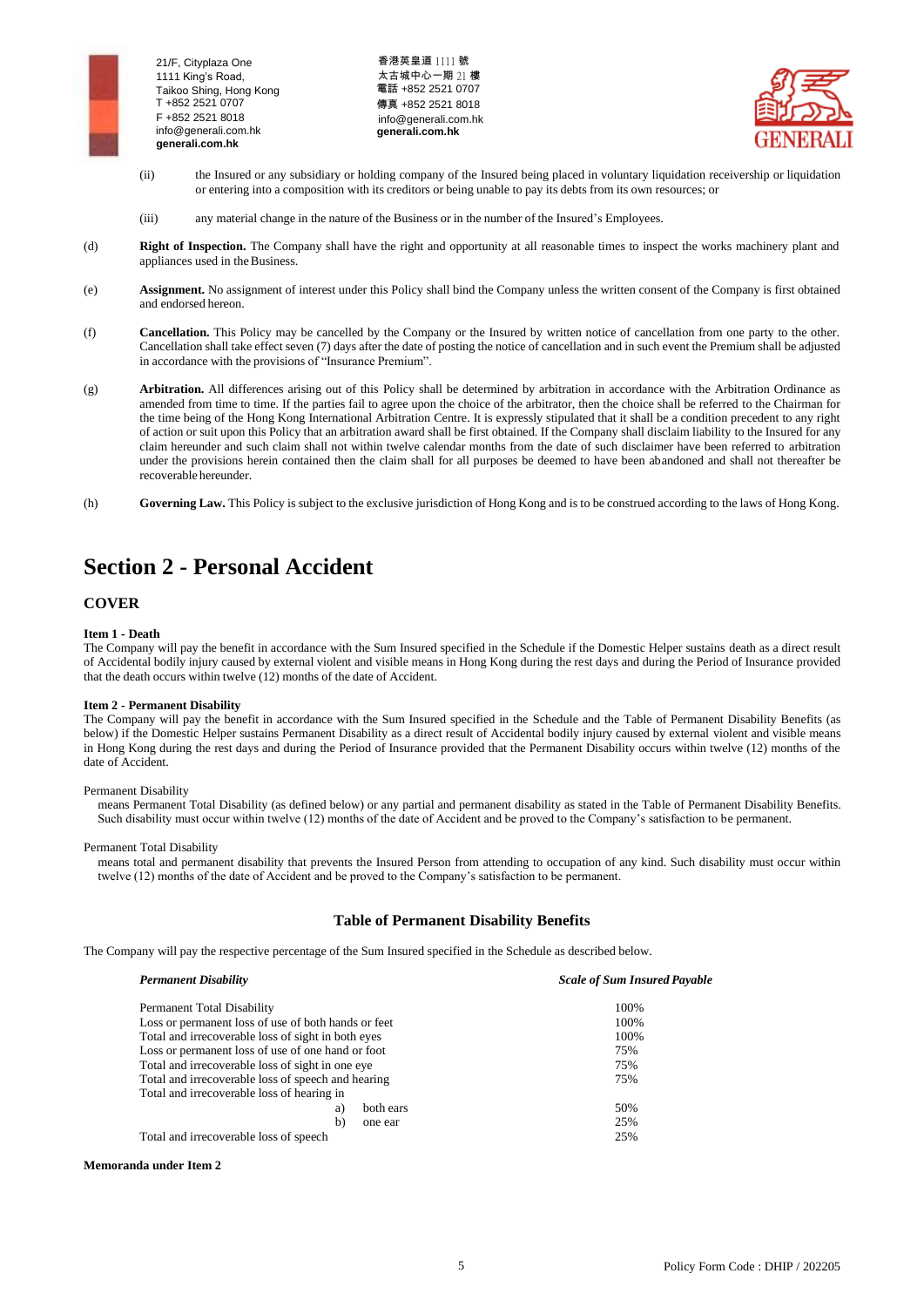

香港英皇道 1111 號 太古城中心一期 21 樓 電話 +852 2521 0707 傳真 +852 2521 8018 [info@generali.com.hk](mailto:info@generali.com.hk) **generali.com.hk**



- a) Loss of a limb or member or part thereof will mean loss by actual physical severance or total and permanent loss of use.
- b) When a limb or an organ which was partially useless prior to an Accident becomes completely useless as a result of such Accident, the benefit payable will be equivalent only to the loss occasioned by the Accident. No payment however will be made in respect of the loss of a limb or an organ which was useless prior to theAccident.
- c) The aggregate benefit payable of various Disabilities will not exceed 100% in respect of any one Accident.
- d) The Sum Insured under this Item will be reduced by the benefit paid from the date of Accident.

# **PROVISIONS** (under Section 2)

- a) If the Domestic Helper disappears as a direct result of sinking or wrecking of the common carrier in which the Domestic Helper was a fare-paying passenger during the Period of Insurance and the body of the Domestic Helper has not been found within twelve (12) months of the date of disappearance, the death of the Domestic Helper as the sole and direct result of such Accident may reasonably be presumed upon receipt of evidence to the Company's satisfaction. The Company will then pay the benefit under Item 1 - Death provided that the Domestic Helper's legal personal representatives will sign an undertaking to refund the benefit to the Company should the Domestic Helper be subsequently found to be living.
- b) The Company will only pay for either Item 1 Death or Item 2 Permanent Disability in respect of any one Accident.
- c) Any benefit payable under this Section will be paid to the Domestic Helper or to the Domestic Helper's legal personal representatives. Receipt of the benefit by the Domestic Helper or the legal personal representatives will discharge the Company's liability under this Section. This insurance will not be assignable and may not be made subject to any lien or charge or trust.
- d) The cover under this Section will cease on the renewal date of this Policy coincident with or immediately following the Domestic Helper's  $60<sup>th</sup>$ birthday.

# **EXTRA BENEFIT** (under Section 2)

#### **Accidental Dental Expenses**

The Company will, subject to the terms, exclusions and conditions, pay the reasonable and necessary dental expenses up to HK\$2,500 for any one Period of Insurance actually incurred by the Domestic Helper for oral treatment as a direct result of Accidental bodily injury caused by external violent and visible means in Hong Kong during the rest days and during the Period of Insurance provided that such treatment is received in Hong Kong from legally qualified and registered dentists.

If the Domestic Helper is entitled to benefit payable under any other sources or insurance policies, the benefit payable will be limited to the balance of expenses not covered by such other sources or insurance policies.

Claim for the expenses must be supported by official receipts from legally qualified and registered dentists in Hong Kong.

# **EXCLUSIONS** (applicable to Section 2)

This Section will not cover death, Disabilities or expenses arising directly or indirectly from

- a) disease, illness or sickness of any kind.
- b) physical or mental defect or infirmity of anykind.
- c) the Domestic Helper engaging in any kind of sport in a professional capacity or where the Domestic Helper would or could earn any remuneration from engaging in such sport.
- d) the Domestic Helper engaging in or taking part in the following activities:
	- 1) racing or competition of any kind (other than on foot or whilst swimming or whilst sailing within Hong Kong territorial waters), or
	- 2) mountaineering or rock climbing using ropes or guides, pot-holing, or
	- 3) underwater activities necessitating the use of underwater breathing apparatus, or 4) parachuting, sky diving, hand-gliding, ballooning, or
	- parachuting, sky diving, hand-gliding, ballooning, or
	- 5) bungee jumping of any kind, or
	- 6) winter sports of any kind (other than ice-skating),or
	- 7) motor cycling as driver or passenger, or<br>8) any other dangerous sports or activities
	- any other dangerous sports or activities.
- e) Accident or bodily injury
	- 1) insured by Section 1 Employees' Compensation of this Policy; or
	- 2) occurring during the working days of the Domestic Helper.

# **Section 3 - Hospitalisation Expenses**

**COVER**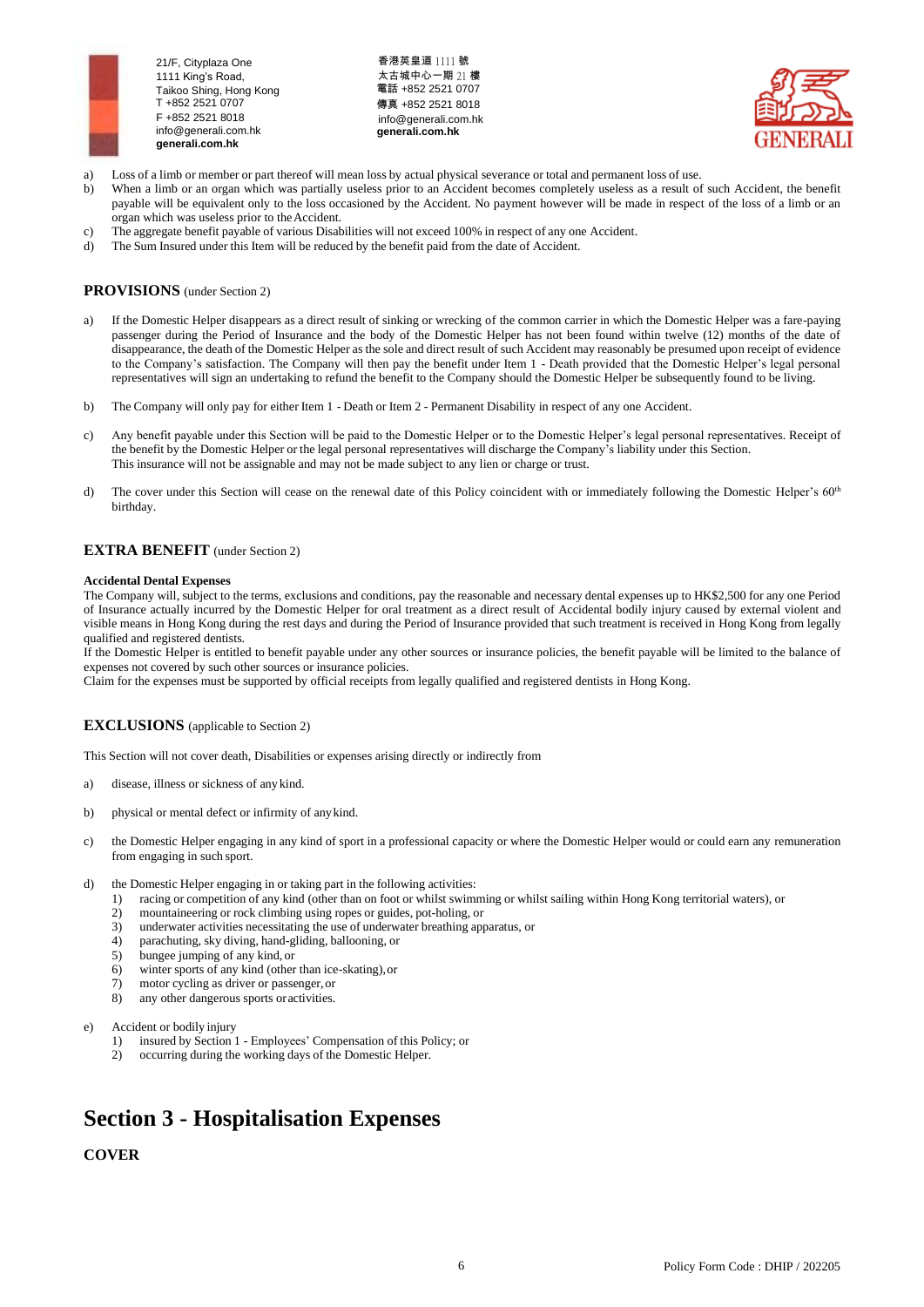





The Company will, in accordance with the Limits of Indemnity as specified in the Schedule, pay the reasonable and necessary hospitalisation expenses actually incurred in Hong Kong by the Domestic Helper during the Period of Insurance while as a registered in-patient being confined in the Hospital for treatment or surgery.

The cover under this Section will cease on the renewal date of this Policy coincident with or immediately following the Domestic Helper's  $60<sup>th</sup>$  birthday. If the Domestic Helper is entitled to benefit payable under any other sources (including Section 1 - Employees' Compensation of this Policy) or insurance policies, the benefit payable will be limited to the balance of expenses not covered by such other sources or insurance policies. Claim for the expenses must be supported by official statement of accounts and official receipts from the Hospital.

#### Hospital

means any institution lawfully operated in Hong Kong for the care and treatment of injured persons with organised facilities for diagnosis and surgery, having twenty-four (24) hours per day nursing services by legally qualified registered nurses and medical supervision under legally qualified registered medical practitioners, but not including any institution used primarily as a clinic, a nursing or convalescent home, a place of rest, a geriatric care facility, a mental institution, a rehabilitation or extended care facility, or a place for the care or treatment of alcoholics or drug addicts.

# **EXTRA BENEFITS** (under Section 3)

#### **Repatriation Expenses**

The Company will, subject to the terms, exclusions and conditions, pay the reasonable and necessary expenses actually incurred up to HK\$25,000 for any one Period of Insurance in respect of

- 1) the repatriation of the Domestic Helper to the country of origin in the event of serious sickness or injury resulting in the Domestic Helper's being certified by legally qualified and registered medical practitioners as medically unfit to work, provided that such repatriation will be on a scheduled flight (economy class) and will include any transportation for ambulance transfer to and from the airport; or
- 2) the Domestic Helper's post-mortem treatment and transportation of mortal remains to the airport nearest to the place of burial in the Domestic Helper's country of origin.

This Extra Benefit does not cover nor apply to any event which is caused directly or indirectly by or which results from any repatriation or transportation of mortal remains originating outside Hong Kong.

Claim for the expenses must be supported by official receipts from recognised service providers.

#### **Replacement Helper Expenses**

The Company will pay the reasonable and necessary expenses actually incurred up to HK\$5,000 for any one Period of Insurance to employ a new domestic helper if the Insured repatriates the Domestic Helper or returns the mortal remains to the Domestic Helper's country of origin and a valid claim is payable under the Extra Benefit - "Repatriation Expenses" of this Section.

Claim for the expenses must be supported by official receipts from recognised service providers.

#### **Temporary Domestic Helper Expenses**

The Company will pay the reasonable and necessary expenses actually incurred up to HK\$250 per day and a maximum of HK\$5,000 for any one Period of Insurance to hire a temporary domestic helper during the period that the Domestic Helper being confined in the Hospital as a registered in-patient for treatment or surgery, provided that the period of hospitalisation is longer than three (3) consecutive days and a valid claim in respect of hospitalisation expenses is payable under this Section.

The Company will not pay any expense for the first three (3) days of each period that the Domestic Helper being confined in the Hospital. Claim for the expenses must be supported by official receipts from the temporary domestic helper or such service providers.

# **EXCLUSIONS** (applicable to Section 3)

This Section does not cover

- a) nervous or mental disease or disorder, venereal disease, congenital anomalies and deformities, infertility, sterilisation, heart disease or cancer.
- b) rest cure, routine check-up or routine test of anykind.
- c) cosmetic or plastic surgery.
- d) vaccinations, immunisation injections or preventive medication.
- e) dental treatment of any kind.
- f) charge for the procurement or use of special brace, appliance, spectacles, hearing aid, wheel chair, crutch or other equipment.
- g) expenses incurred outside HongKong.
- h) disease, illness or sickness which originated before or on the fifteenth  $(15<sup>th</sup>)$  day from the inception of this insurance.

# **Section 4 - Out-patient (Clinical) Expenses (Optional Cover)**

**Section 4 is an optional cover of this Policy. It is operative only if so specified in the Schedule.**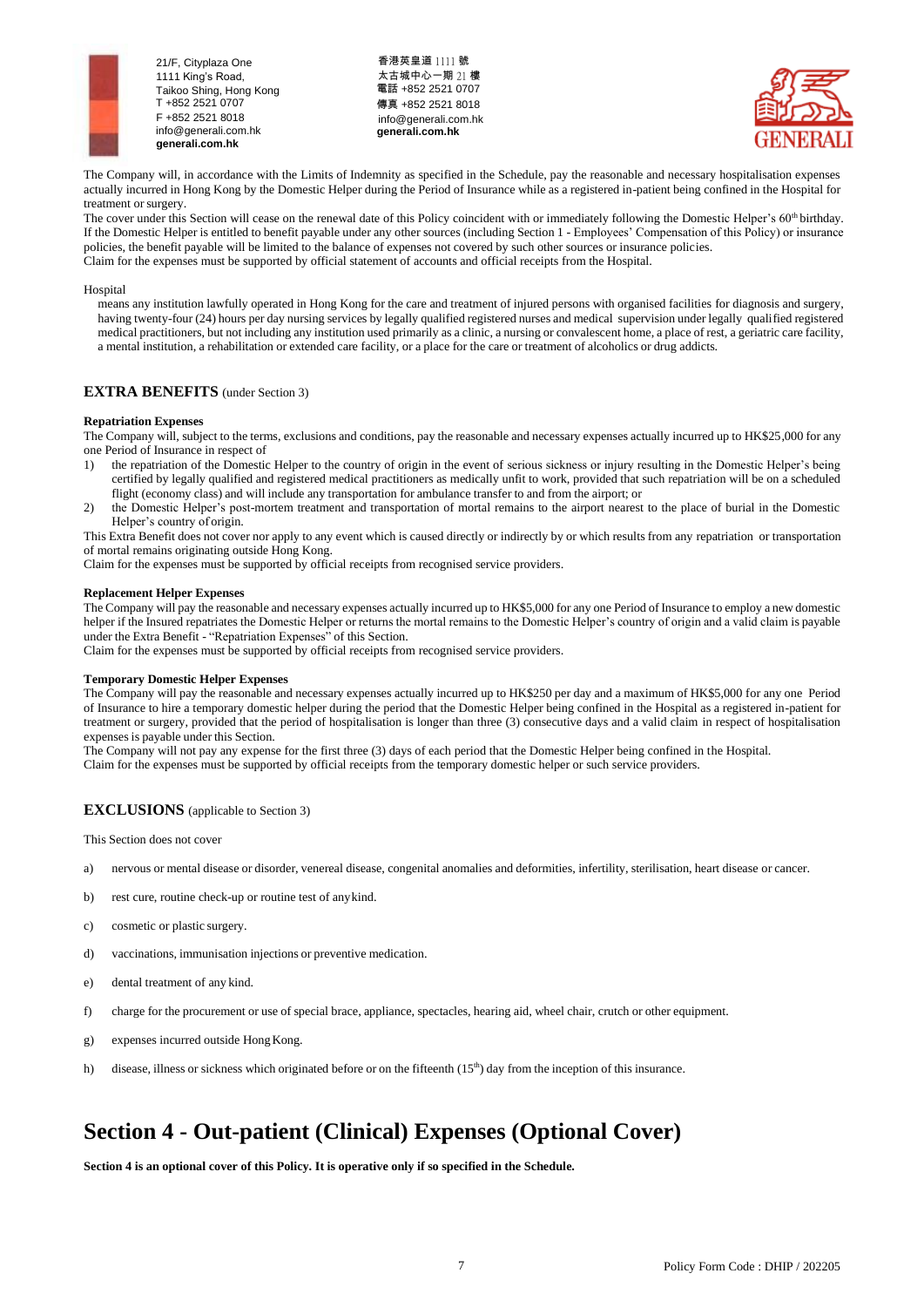

香港英皇道 1111 號 太古城中心一期 21 樓 電話 +852 2521 0707 傳真 +852 2521 8018 [info@generali.com.hk](mailto:info@generali.com.hk) **generali.com.hk**



# **COVER**

The Company will pay the reasonable and necessary clinical expenses actually incurred in Hong Kong by the Domestic Helper during the Period of Insurance from a clinic for medical treatment carried out by a legally qualified and registered medical practitioner, up to a maximum of HK\$200 per visit per day. This also covers bonesetters' fees up to HK\$100 per visit per day with a maximum of HK\$500 per policy year. The Company will not pay more than HK\$5,000 for Out-Patient Expenses during the Period of Insurance.

The cover under this extension will cease on the renewal date of this Policy coincident with or immediately following the Domestic Helper's 60<sup>th</sup> birthday. If the Domestic Helper is entitled to benefit payable under any other sources (including Section 1 - Employees' Compensation of this Policy) or insurance policies, the benefit payable will be limited to the balance of expenses not covered by such other sources or insurance policies. Claim for the expenses must be supported by official receipts from the clinic.

# **ADDITIONAL BENEFITS** (under Section 4)

# **Loan Protection**

The amount of any financial loan the Insured makes to the Domestic Helper which cannot be repaid due to death or Permanent Total Disability of the Domestic Helper provided that satisfactory documented evidence of the loan is provided.

The Company will not pay more than HK\$10,000 for Loan Protection during any one Period of insurance.

Permanent Total Disability

means total and permanent disability that prevents the Domestic Helper from attending to occupation of any kind. Such disability must occur within twelve (12) months of the date of Accident and be proved to the Company's satisfaction to be permanent.

# **Fidelity Protection**

The Company will provide indemnity to the Insured for loss of Insured's Home Contents due to theft from the place of employment by the Domestic Helper during the employment of the Domestic Helper with the Insured. The Company shall pay up to HK\$3,000 any one Accident of Home Contents. Home Contents

means furniture, household goods, personal effects, valuables, household property of the Insured or any member of the family normally residing with the Insured, fixtures and fittings furnished by the Insured, but

excluding

- money, deeds, bonds, bills of exchange, promissory notes, securities for money, documents of any kind, manuscripts, medals and the like;
- pedal cycles, motor vehicles and/or accessories, motorcycles and/or accessories, aircraft and/or accessories, water crafts and/or accessories, other mechanically and/or electrically propelled vehicles and/or accessories;
- pets or animals or livestock, growing plants or crops and the like;
- models, spectacles, lens and the like;
- structure of the building, outbuildings, fences, gates, posts and walls relating to the building, masts and related fittings fixed to the building, landlord's fixtures and fittings, foundations and drains, external television and radio antennae, aerials, aerial fittings, satellite dishes and the like;
- property contained in or on verandahs, balconies, patios, terraces, forecourts and in the open generally;
- the value of any kind ofinformation;
- mobile or portable telecommunication equipment, mobile telephones, pagers, portable computers, portable data equipment, electronic diaries or personal data assistants and the like while away from the place of employment;
- sports equipment whilst in use;
- property primarily used for business or employment purposes;
- property more specially insured by any other insurance policy.

The Company will not pay the loss if such loss is not reported to the police within 24 hours of discovery and such loss is not discovered within 30 days after the termination of employment contract between the Insured and the Domestic Helper.

The Company will also indemnify the Insured up to HK\$500 any one Accident for the costs of replacing lock due to theft of Insured's Home Contents incurring damage to door / cabinet / drawer.

The Company will not pay more than HK\$8,000 for Fidelity Protection during any one Period of Insurance.

# **EXCLUSIONS** (applicable to Section 4)

This Section does not cover

- a) nervous or mental disease or disorder, venereal disease, congenital anomalies and deformities, infertility, sterilisation, heart disease or cancer.
- b) rest cure, routine check-up or routine test of anykind.
- c) cosmetic or plastic surgery.
- d) vaccinations, immunisation injections or preventive medication.
- e) dental treatment of any kind.
- f) charge for the procurement or use of special brace, appliance, spectacles, hearing aid, wheel chair, crutch or other equipment.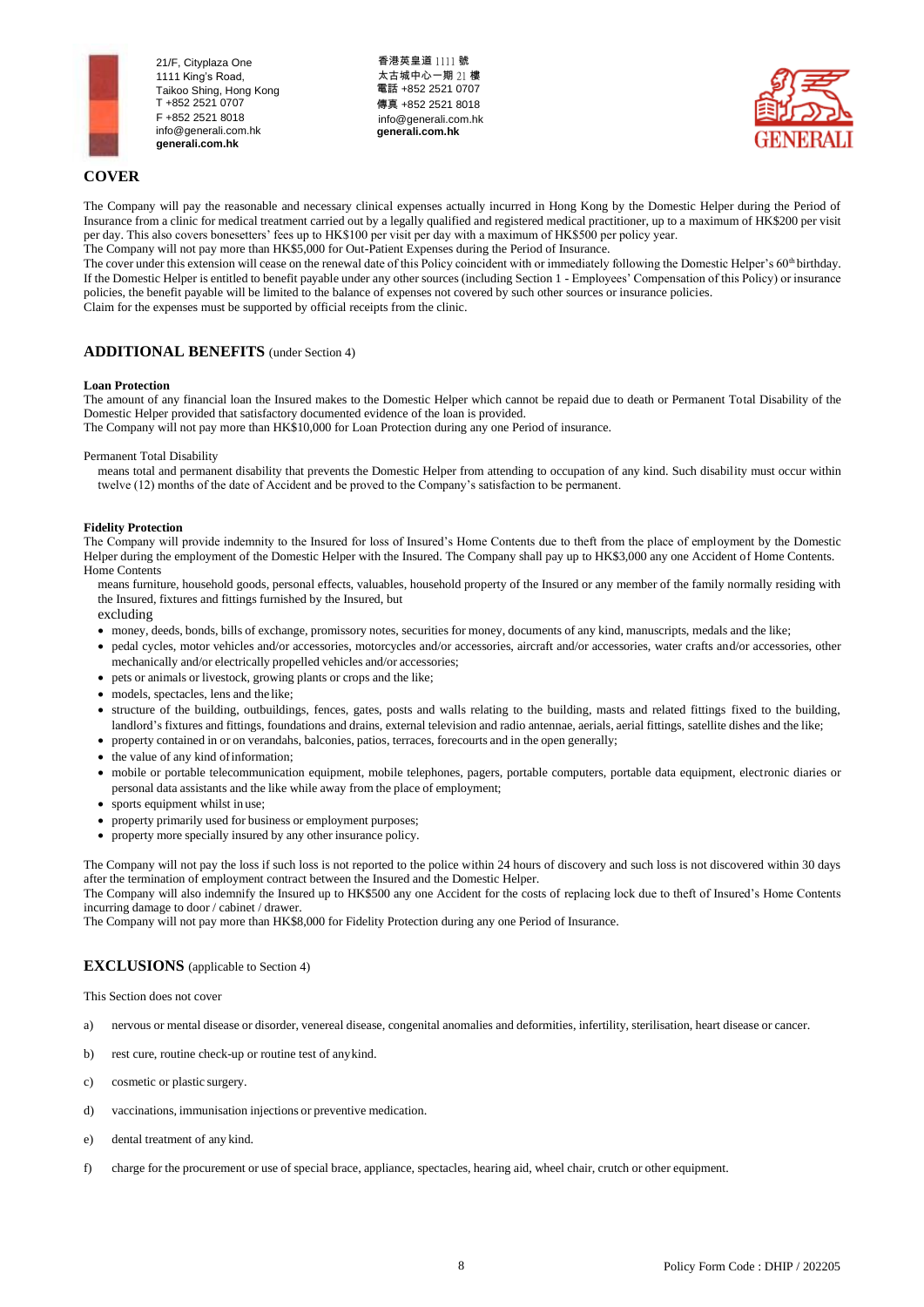

香港英皇道 1111 號 太古城中心一期 21 樓 電話 +852 2521 0707 傳真 +852 2521 8018 [info@generali.com.hk](mailto:info@generali.com.hk) **generali.com.hk**



- g) expenses incurred outside HongKong.
- h) disease, illness or sickness which originated before or on the fifteenth  $(15<sup>th</sup>)$  day from the inception of this insurance.

# **General Exclusions**(applicable to all Sections)

The Company will not be liable in respect of

- a) any injury by accident or disease attributable to war, invasion act of foreign enemy, hostilities or warlike operations (whether war be declared or not), civil war, mutiny, rebellion, revolution, insurrection or military or usurped power.
- b) any liability, injury by accident or disease of whatsoever nature directly or indirectly caused by or contributed to by or arising from 1) nuclear weapons material;
	- 2) ionising, radiation or contamination by radioactivity from any nuclear fuel or from any nuclear waste, from the combustion of nuclear fuel and for the purposes of this exclusion combustion will include any self-sustaining process of nuclear fission.
- c) any Accident, injury, disease, illness or sickness sustained outside Hong Kong.
- d) committing crime, taking part in unlawful act or illegal activities, resistance to arrest, fighting of any kind (except in bona fide self-defence).
- e) suicide or attempted suicide, intentional self-injury, wilful exposure to danger (other than in an attempt to save human life).
- f) effect or influence of alcohol or drugs, unless the drugs are taken in accordance with the authorised medical prescription from legally qualified and registered medical practitioners.
- g) Human Immunodeficiency Virus (HIV), HIV related illness including Acquired Immune Deficiency Syndrome (AIDS), any mutant derivatives or variations however caused.
- h) pregnancy, miscarriage, or childbirth or complications arising from any of them.
- i) pre-existing injury, disease, illness or sickness prior to the date of Proposal to this insurance.
- j) the Domestic Helper being no longer employed by the Insured.

# **General Conditions** (applicable to all Sections)

- 1) The Proposal, this Policy, the Schedule and any Endorsement or Memorandum hereto will be read together as one contract and any word or expression to which a specific meaning has been attached in any part of the Proposal, this Policy, the Schedule and any Endorsement or Memorandum hereto will bear such specific meaning wherever it may appear.
- 2) The due observance and fulfilment of the terms, exclusions and conditions of this Policy in so far as they relate to anything to be done or not to be done by the Insured and/or the Domestic Helper and the truth of the statements and answers in the Proposal will be conditions precedent to any liability of the Company to make any payment under this Policy.
- 3) Every notice or communication to be given or made under this Policy will be delivered in writing to the Company.
- 4) The Insured and the Domestic Helper will take all reasonable steps
	- a) to prevent Accidents and disease;
	- b) to comply with statutoryobligations.
- 5) The Insured must give written notice to the Company immediately or before renewal of this Policy of any change in health or work activities of the Domestic Helper which materially affect this insurance.
- 6) In the event of any occurrence which may give rise to a claim under this Policy, the Insured will as soon as possible give notice thereof to the Company with full particulars. Every letter, claim, writ, summons and process will be notified or forwarded to the Company immediately on receipt. Notice will also be given to the Company immediately the Insured will have knowledge of any impending prosecution, inquest or fatal inquiry in connection with any suchoccurrence.
- 7) No admission, offer, promise or payment will be made by or on behalf of the Insured without the written consent of the Company which will be entitled if the Company so desires to take over and conduct in the Insured's name the defence or settlement of any claim or to prosecute in the Insured's name for the Company's own benefit, any claim for indemnity or damages or otherwise and will have full discretion in the conduct of any proceedings and in the settlement of any claim and the Insured will give all such information and assistance as the Company may require.
- 8) It is a condition precedent to any liability of the Company under this Policy that the Insured will, at the Insured's expense, furnish to the Company such certificate, information and evidence as the Company may from time to time reasonably require in the form and of the nature described by the Company. The Company will be allowed, at the Company's own expense, upon reasonable notice to the Insured to have a medical examination of the Domestic Helper from time to time or in case of death upon reasonable notice to the Domestic Helper's legal personal representative to have a post-mortem examination of the body.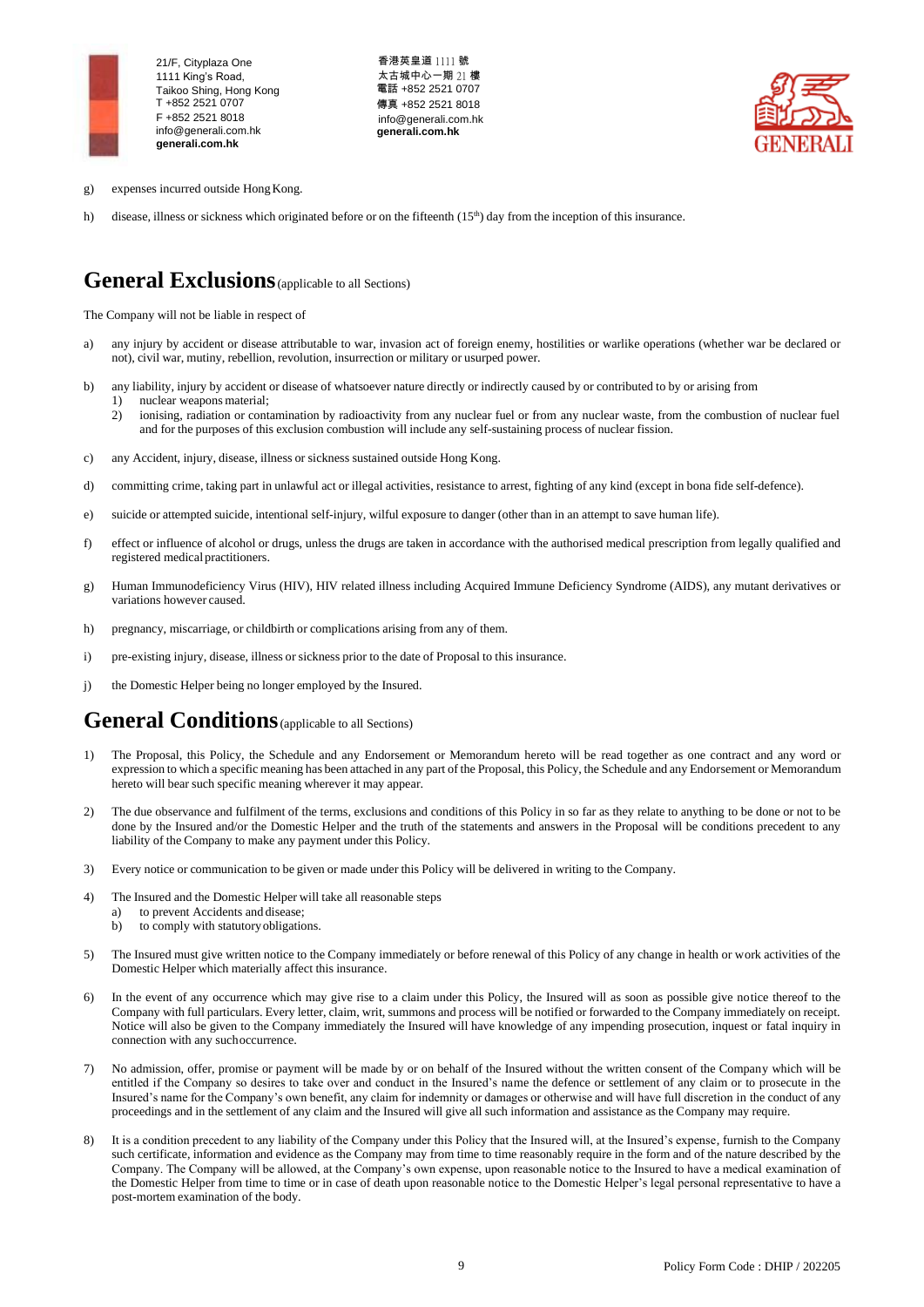

香港英皇道 1111 號 太古城中心一期 21 樓 電話 +852 2521 0707 傳真 +852 2521 8018 [info@generali.com.hk](mailto:info@generali.com.hk) **generali.com.hk**



The death of the Domestic Helper will be established by an official death certificate. Any claim arising from the death of the Domestic Helper will be payable to the Domestic Helper's legal personal representative.

- 9) If at the time any claim arises under this Policy there be any other insurance covering the same liability, benefit or expenses, the Company will not be liable to pay or contribute more than the Company's rateable proportion of any such claim and costs and expenses in connection therewith.
- 10) All benefits under this Policy will beforfeited
	- a) if any claim made be in any respect fraudulent;
	- b) if any fraudulent means or devices are used by the Insured or any one acting on the Insured's behalf to obtain benefit under this Policy.
- 11) The indemnity will not apply in respect of judgements which are not in the first instance delivered by or obtained from a court of competent jurisdiction within the territory of Hong Kong.
- 12) All differences arising out of this Policy will be referred to the decision of an arbitrator to be appointed in writing by the parties in difference or if they cannot agree upon a single arbitrator to the decision of two arbitrators, one to be appointed in writing by each of the parties within one (1) calendar month after having been required in writing so to do by either of the parties or in case the arbitrators do not agree of an umpire appointed in writing by the arbitrators before entering upon the reference. The umpire will sit with the arbitrators and preside at their meetings and the making of an award will be a condition precedent to any right of action against the Company. If the Company will disclaim liability to the Insured for any claim hereunder and such claim will not within twelve (12) calendar months from the date of such disclaimer have been referred to arbitration under the provisions herein contained, then the claim will for all purposes be deemed to have been abandoned and will not thereafter be recoverable hereunder.
- 13) This Policy may be cancelled at any time
	- by the Insured on seven (7) days advance notice to that effect being given in writing to the Company in which case the Company will retain the customary short period rate for the time this Policy has been in force subject to the minimum Premium;
	- b) by the Company on seven (7) days advance notice to that effect being given in writing to the Insured's last known address, in which case the Company will be liable to return a rateable proportion of the Premium for the unexpired term from the date of cancellation.
	- Provided that i) no claim has been made in the then current Period of Insurance;
	- ii) the Insured will return this Policy and all related documents to the Company prior to a refund Premium to the Insured.
- 14) This Policy will be subject to a minimum Premium of HK\$300 plus Levies and related charge(s).

# **Clause(s) & Endorsement(s)**

#### **This insurance is also subject to the following Clause(s) and Endorsement(s).**

## **War And Terrorism Exclusion Endorsement** (applicable to all Sections)

Notwithstanding any provision to the contrary within this Policy or any endorsement thereto it is agreed that this insurance excludes loss, damage, cost or expense of whatsoever nature directly or indirectly caused by, resulting from or in connection with any of the following regardless of any other cause or event contributing concurrently or in any other sequence to the loss;

(1) war, invasion, acts of foreign enemies, hostilities or warlike operations (whether war be declared or not), civil war, rebellion, revolution,

insurrection, civil commotion assuming the proportions of or amounting to an uprising, military or usurped power; or

(2) any act of terrorism.

For the purpose of this Endorsement an act of terrorism means an act, including but not limited to the use of force or violence and/or the threat thereof, of any person or group(s) of persons, whether acting alone or on behalf of or in connection with any organisation(s) or government(s), committed for political, religious, ideological or similar purposes including the intention to influence any government and/or to put the public, or any section of the public, in fear.

This Endorsement also excludes loss, damage, cost or expense of whatsoever nature directly or indirectly caused by, resulting from or in connection with any action taken in controlling, preventing, suppressing or in any way relating to (1) and/or (2) above.

If the Company alleges that by reason of this exclusion, any loss, damage, cost or expense is not covered by this Policy the burden of proving the contrary shall be upon the Insured.

In the event any portion of this Endorsement is found to be invalid or unenforceable, the remainder shall remain in full force and effect.

#### **Terrorism Endorsement** (applicable to Section 1)

- 1) Notwithstanding any provision to the contrary in this Policy or any endorsement thereto it is hereby agreed that in respect of any bodily injury or death by accident or disease ("the Loss") directly or indirectly caused by, resulting from or in connection with any act of terrorism regardless of any other cause or event contributing concurrently or in any other sequence to the Loss:
	- a) the Policy Limit of Indemnity shall be such amount which the Company actually receives from the Government of the Hong Kong Special Administrative Region of the People's Republic of China ("the Government") pursuant to an Agreement for Provision of Facility dated 11<sup>th</sup> January 2002 between the Government and the Company under which the Government agreed to make available to the Company and other direct insurance companies authorised to underwrite employees' compensation insurance business in Hong Kong a facility to enable them to meet claims under employees' compensation insurance polices in respect of death and injury arising out of an event of terrorism ("the Facility Agreement");
	- b) the Company will only be required to make payment after it has received from the Government (i) an approval letter confirming that the Company should settle the claim and (ii) payment under the Facility Agreement; and
	- c) for the avoidance of doubt, the Company shall have no obligation to make payment if for whatever reason it does not receive payment from the Government under the Facility Agreement, whether or not due to the Government's contention that the Loss does not fall within the scope of the Facility Agreement or the Company's breach of the Facility Agreement.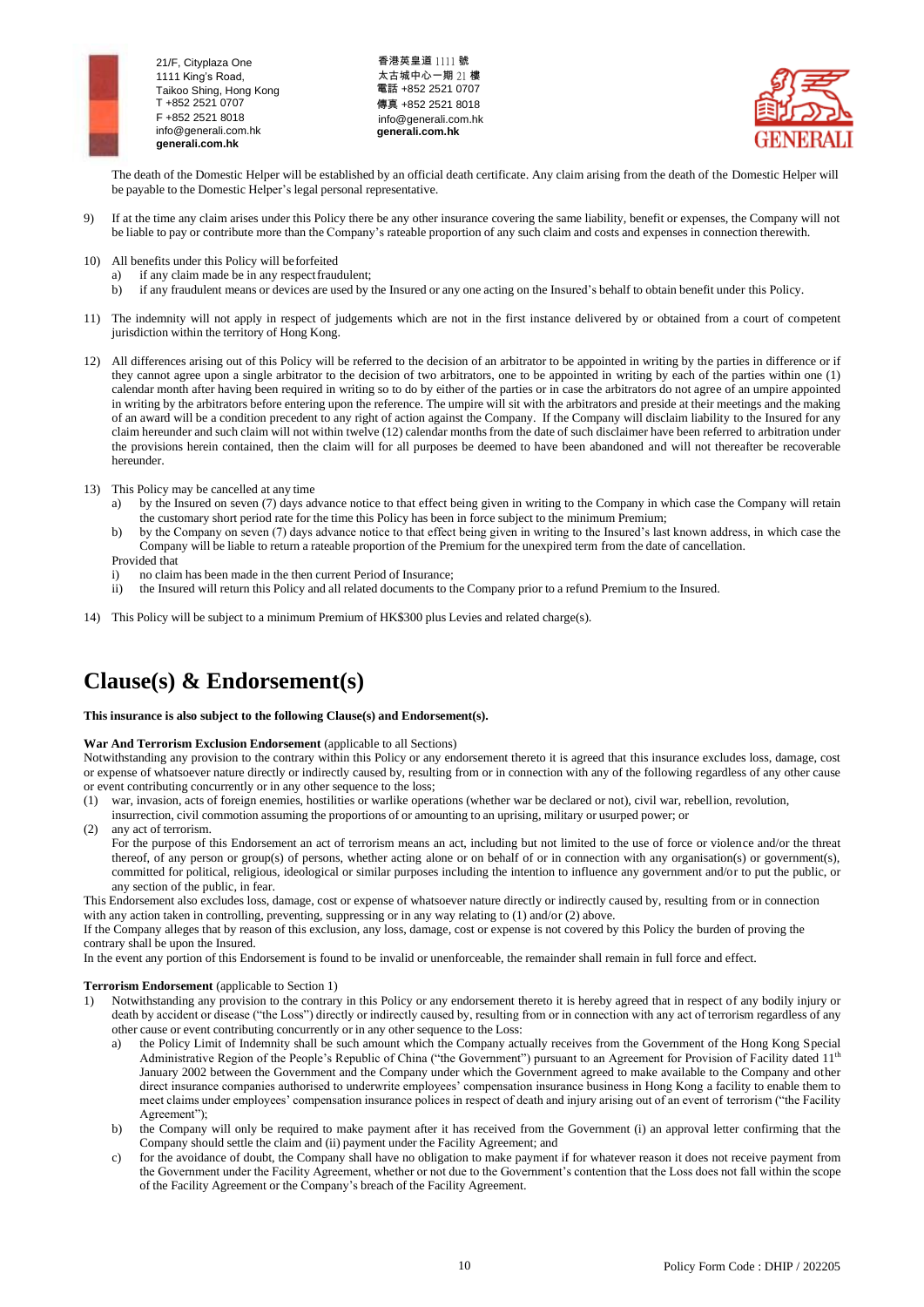

香港英皇道 1111 號 太古城中心一期 21 樓 電話 +852 2521 0707 傳真 +852 2521 8018 [info@generali.com.hk](mailto:info@generali.com.hk) **generali.com.hk**



- 2) For the purpose of the above an act of terrorism means the use of force or violence or other means or the threat thereof, of any person or persons, whether acting alone or on behalf of or in connection with any organisation or government, for political, religious, or ideological purposes with an intention to influence any government and/or to put the public, or any section of the public, in fear.
- 3) This Policy does not cover any bodily injury, death, disease, loss, damage, cost or expense of whatsoever nature caused by, resulting from or in connection with any act of terrorism (including the action taken to control, suppress or prevent any act of terrorism) which is
	- i) beyond the scope and limit of liability provided under the Facility Agreement, or<br>ii) of a wider scope of meaning as defined in paragraph 2 above.
	- of a wider scope of meaning as defined in paragraph 2 above.
- 4) If the Company alleges that by reason of the above paragraph 3 any loss, damage, cost or expense is not covered under this Policy, the burden of proving the contrary shall be upon theInsured.
- 5) In the event any part of this Endorsement is found to be invalid or unenforceable, the remainder shall remain in full force and effect.
- 6) Words and phrases in this Endorsement shall have the same meaning as in this Policy.

# **Self-employed Person or Sole Proprietor Exclusion Endorsement** (applicable to Section 1)

The Company shall not be liable in respect of the Insured's liability to self-employed person or sole proprietor under the employ of the Insured or with whom the Insured has a contractual relationship.

For the purpose of this Endorsement such self-employed person or sole proprietor is not deemed to be an employee of the Insured within the meaning of this Policy.

#### **Asbestos Exclusion Endorsement** (applicable to Section 1)

The Company shall not be liable under this Policy in respect of any liability resulting from existence, mining, handling, removal, testing, remediation, disposal, processing, manufacture, sale, distribution, storage or use of asbestos, asbestos products and/or products containing asbestos.

#### **IT Clarification Clause (**applicable to Section 4 - Fidelity Protection**)**

Property damage covered under this Policy shall mean physical damage to the substance of property.

Physical damage to the substance of property shall not include damage to data or software, in particular any detrimental change in data, software or computer programs that is caused by a deletion, a corruption or a deformation of the original structure.

Consequently the following are excluded from this Policy:

- A) Loss of or damage to data or software, in particular any detrimental change in data, software or computer programs that is caused by a deletion, a corruption or a deformation of the original structure, and any business interruption losses resulting from such loss or damage. Notwithstanding this exclusion, loss of or damage to data or software which is the direct consequence of insured physical damage to the substance of property shall be covered.
- B) Loss or damage resulting from an impairment in the function, availability, range of use or accessibility of data, software or computer programs, and any business interruption losses resulting from such loss or damage.

#### **Sanctions Clause** (applicable to all Sections except Section 1)

The Company shall not be deemed to provide cover and shall not be liable to pay any claim or provide any benefit hereunder to the extent that the provision of such cover, payment of such claim or provision of such benefit would expose the Company to any sanction, prohibition, or restriction, under United Nations resolutions or the trade or economic sanctions, laws or regulations of the European Union or United States of America or any other country, state or territory which has jurisdiction in the matter.

#### **Territorial Exclusion Clause**

The Company shall not indemnify the Insured/policyholder for any liability: (i) in respect of any judgment, award, payment, legal costs and expenses or settlement delivered, made or incurred where legal actions are brought in a court of law within countries which operate under the laws of <**Fully Embargoed and Comprehensive Sanctioned Countries/ Territories**>, or any order made anywhere in the world to enforce such judgment, award, payment, legal costs and expenses or settlement either in whole or in part; (ii) incurred by the government of <**Fully Embargoed and Comprehensive Sanctioned Countries/ Territories**> or resulting from activities that involve or benefit the government of <**Fully Embargoed and Comprehensive Sanctioned Countries/ Territories**>, or where the payment of such indemnity by the Insurer will benefit the government of <**Fully Embargoed and Comprehensive Sanctioned Countries/ Territories**>; (iii) in respect of any settlement agreed or incurred outside of a court of law, prior to any legal actions being brought, by, or to the benefit of, persons or entities resident in <**Fully Embargoed and Comprehensive Sanctioned Countries/ Territories**>; Entities shall include any parent company, direct or indirect holding company owned or controlled by the government of <**Fully Embargoed and Comprehensive Sanctioned Countries/ Territories**>, persons or entities resident in <**Fully Embargoed and Comprehensive Sanctioned Countries/ Territories**>.

For the purposes of this territorial exclusion clause, the Insured/policyholder hereby acknowledges and agrees that Fully Embargoed and Comprehensive Sanctioned Countries/Territories shall be listed under Generali Corporate website at <*https://www.generali.com.hk/*EN*\_*US*/sanctioned\_countries*>, with such list to be updated from time to time, and incorporated into the policy.

### **Rights of Third Parties** (applicable to all Sections)

Any person or entity who is not a party to this Policy shall have no rights under the Contracts (Rights of Third Parties) Ordinance (Cap 623 of the Laws of Hong Kong) to enforce any terms of this Policy.

### **Important Notice** (applicable to Section 1)

The Employees' Compensation Ordinance requires an employer to take out an insurance policy cover **ALL** employees engaged in his business with a **Minimum Amount** of insurance coverage. The Insured should ensure that this Policy complies with the Ordinance requirements. A subsequent change in number of employees may result in a higher amount of insurance coverage being required under the Ordinance. In this event, the Insured should consult the Company immediately.